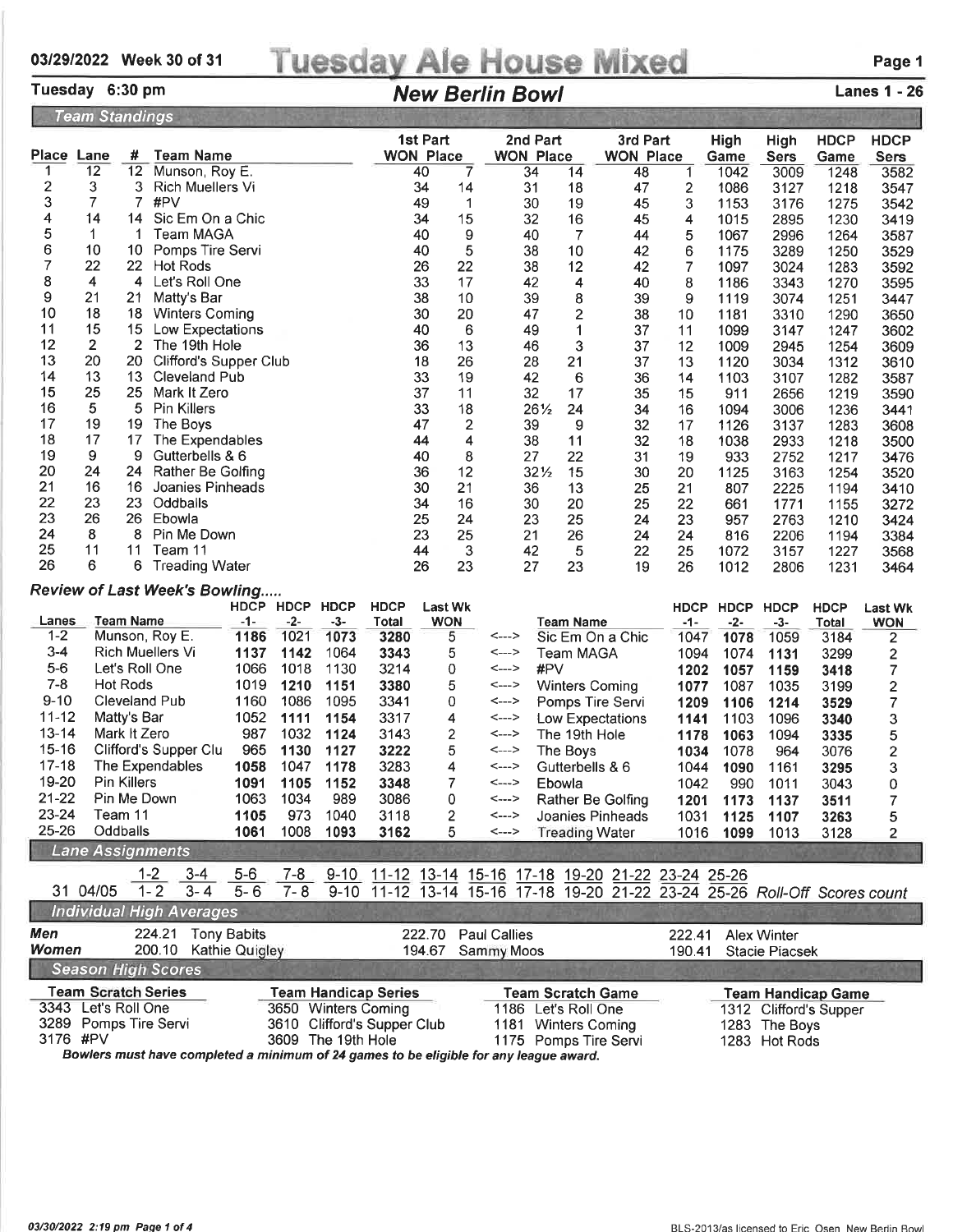## 03/29/2022 Week 30 of 31 Tuesday Ale House Mixed

|--|

|         | <b>Season High Scores - Continued</b>        |                 |     |                        |      |                                                                       |                      |                     |                 |            |
|---------|----------------------------------------------|-----------------|-----|------------------------|------|-----------------------------------------------------------------------|----------------------|---------------------|-----------------|------------|
|         | <b>Scratch Series</b>                        |                 |     | <b>Handicap Series</b> |      | <b>Scratch Game</b>                                                   | <b>Handicap Game</b> |                     |                 |            |
| Men     | 783 Tony Babits                              |                 |     | 827 Dan Benz           |      | 300 Tony Babits                                                       | 333 Darren Grams     |                     |                 |            |
|         | 780 Scott Popelka                            |                 | 826 | <b>Brian Weston</b>    |      | 300 Al Ausprung                                                       | 320 David Klamik     |                     |                 |            |
|         | 774 Jeremy Baxter                            |                 | 825 | Mike Fischer           |      | 300<br>Scott Popelka                                                  | 318 Paul Muelrath    |                     |                 |            |
|         |                                              |                 |     |                        |      | 300<br>Dale Stirmel                                                   |                      |                     |                 |            |
|         |                                              |                 |     |                        |      | 300<br>Jeremy Baxter                                                  |                      |                     |                 |            |
|         |                                              |                 |     |                        |      | 299<br><b>Todd Koenig</b>                                             |                      |                     |                 |            |
|         |                                              |                 |     |                        |      | 299<br>Joseph Fischer                                                 |                      |                     |                 |            |
|         |                                              |                 |     |                        |      | 288<br>Tom Meyer                                                      |                      |                     |                 |            |
|         |                                              |                 |     |                        |      |                                                                       |                      |                     |                 |            |
| Women   | 705 Jamie Secora                             |                 |     | 795 Marnie Klein       |      | Jamie Secora<br>289                                                   | 304 Kathie Quigley   |                     |                 |            |
|         | 699 Kathie Quigley                           |                 |     | 774 Trink Glover       |      | 268<br>Nancy Nepscha                                                  | 299                  | <b>Trink Glover</b> |                 |            |
|         | 693 Sammy Moos                               |                 | 771 | Jean Benz              |      | 268<br>Sammy Moos                                                     | 298 Marnie Klein     |                     |                 |            |
|         |                                              |                 |     |                        |      | 252 Stacie Piacsek                                                    |                      |                     |                 |            |
|         | <b>Team Rosters</b>                          |                 |     |                        |      |                                                                       |                      |                     |                 |            |
| ID#     | Name                                         | <b>Pins Gms</b> |     | <b>Ave HDCP</b>        |      | ID#<br><b>Name</b>                                                    | Pins Gms             |                     | <b>Ave HDCP</b> |            |
|         | 1 - Team MAGA Lane 1 HDCP=233 Ave=838        |                 |     |                        |      | 2 - The 19th Hole Lane 2 HDCP=177 Ave=901                             |                      |                     |                 |            |
| 439     | <b>Brian Weston</b>                          | 15427           | 90  | 171                    | 44   | 263 Mark Roth                                                         | 12922                | 78                  | 165             | 49         |
| 247     | Josh Miller                                  | 14651           | 84  | 174                    | 41   | 242<br>Ray Tower                                                      | 12266                | 66                  | 185             | 31         |
| 133     | Craig Weston                                 | 14606           | 87  | 167                    | 47   | 39<br><b>Todd Willems</b>                                             | 7885                 | 48                  | 164             | 50         |
| 440     | Pat Weston                                   | 8676            | 63  | 137                    | 74   | 262<br>Roman Kelly                                                    | 13189                | 75                  | 175             | 40         |
| 24      | Jerry Kuehl                                  | 3986            | 21  | 189                    | 27   | 261<br>Joe Roth                                                       | 15902                | 75                  | 212             | 7          |
| 484     | Darren Grams                                 | 12433           | 69  | 180                    | 36   | 300<br>Jeff Gleason                                                   | 1369                 | 9                   | 152             | 61         |
| 485     | Jenny Grams                                  | 1106            | 9   | 122                    | 88   | 198<br>Donn Broich                                                    | 6093                 | 42                  | 145             | 67         |
|         |                                              |                 |     |                        |      | 145<br>Nick Werner<br>87<br>Paul McMillan                             | 2836                 | 20                  | 141<br>179      | 71         |
|         |                                              |                 |     |                        |      | 495 Tony Buss                                                         | 5914<br>621          | 33<br>3             | <b>bk222</b>    | 36<br>$-2$ |
|         | 3 - Rich Muellers Vi Lane 3 HDCP=130 Ave=954 |                 |     |                        |      | 4 - Let's Roll One Lane 4 HDCP=80 Ave=1008                            |                      |                     |                 |            |
| 13      | Jeff Bishop                                  | 17137           | 84  | 204                    | 14   | 294<br>James Thurber                                                  | 11872                | 60                  | 197             |            |
| 23      | <b>Stacie Piacsek</b>                        | 17137           | 90  | 190                    | 27   | 402<br><b>Garrett Anderson</b>                                        | 15509                | 81                  | 191             | 20<br>26   |
| 138     | <b>Bob Benfield</b>                          | 14306           | 81  | 176                    | 39   | 42<br>Jim Jerde                                                       | 16729                | 84                  | 199             | 18         |
| 139     | Ed Bartz                                     | 12479           | 65  | 191                    | 26   | 43<br>Bryan Jerde                                                     | 17203                | 87                  | 197             | 20         |
| 206     | Mike Benfield                                | 12188           | 63  | 193                    | 24   | 84 Tony Babits                                                        | 20179                | 90                  | 224             | $-4$       |
| 427     | Adam Webb                                    | 9371            | 48  | 195                    | 22   | 209<br>Jay Szatkowski                                                 | 8346                 | 42                  | 198             | 19         |
| 234     | Ron Greenwald                                | 557             | 3   | bk217                  | 2    |                                                                       |                      |                     |                 |            |
|         | 5 - Pin Killers Lane 5 HDCP=136 Ave=945      |                 |     |                        |      | 6 - Treading Water Lane 6 HDCP=229 Ave=843                            |                      |                     |                 |            |
| 308     | Parker Galganski                             | 15519           | 87  | 178                    | 37   | 337 Sam Olson                                                         | 5848                 | 33                  | 177             | 38         |
| 401     | Tim Sardina                                  | 15233           | 87  | 175                    | 40   | 2 Lisa Salo                                                           | 8445                 | 66                  | 127             | 83         |
| 174     | Joel Mueller                                 | 16351           | 87  | 187                    | 29   | 155<br>Erik Salo                                                      | 14901                | 87                  | 171             | 44         |
| 232     | Bob Klug                                     | 17642           | 90  | 196                    | 21   | 65<br><b>Andy Smith</b>                                               | 11665                | 67                  | 174             | 41         |
| 233     | Scott Popelka                                | 18837           | 90  | 209                    | 9    | 289<br>Sammy Moos                                                     | 11096                | 57                  | 194             | 23         |
|         |                                              |                 |     |                        |      | <b>Tony Diciaula</b><br>63                                            | 5242                 | 24                  | 218             | 1          |
|         |                                              |                 |     |                        |      | 442<br><b>Kevin Roidt</b>                                             | 7874                 | 63                  | 124             | 86         |
|         |                                              |                 |     |                        |      | 487<br>David Jones                                                    | 1673                 | 15                  | 111             | 98         |
| 7 - #PV | Lane 7 HDCP=111 Ave=973                      |                 |     |                        |      | 8 - Pin Me Down Lane 8 HDCP=425 Ave=625                               |                      |                     |                 |            |
| 28      | <b>Craig Palmer</b>                          | 16161           | 81  | 199                    | 18   | 413 Dominic Gorniak                                                   | 5707                 | 69                  | 82              | 124        |
| 444     | <b>Matt Elmer</b>                            | 12767           | 76  | 167                    | 47   | 385<br>Janel Russo                                                    | 4550                 | 42                  | 108             | 100        |
| 443     | Krista Abshire                               | 13398           | 75  | 178                    | 37   | 190<br>Scott Wilson                                                   | 6387                 | 45                  | 141             | 71         |
| 106     | Doug Linsemeyer                              | 16820           | 81  | 207                    | 11   | 129<br>Jessie Wegner                                                  | 5284                 | 36                  | 146             | 66         |
| 30      | <b>Paul Callies</b>                          | 20043           | 90  | 222                    | $-2$ | 105<br><b>Tomm Pillar</b>                                             | 10700                | 72                  | 148             | 64         |
| 144     | <b>Steve Mattila</b>                         | 3663            | 18  | 203                    | 15   | 88<br><b>Ron Stewart</b>                                              | 7102                 | 42                  | 169             | 45         |
|         |                                              |                 |     |                        |      | 241<br>Joe Yanacheck                                                  | 6013                 | 51                  | 117             | 92         |
|         |                                              |                 |     |                        |      | 5 Becky Beltrame                                                      | 2556                 | 21                  | 121             | 89         |
|         |                                              |                 |     |                        |      | 386<br><b>Chris Napholz</b>                                           | 380                  | 3                   | bk136           | 75         |
|         |                                              |                 |     |                        |      | 279<br>James Parli                                                    | 2067<br>2038         | 15<br>18            | 137<br>113      | 74<br>96   |
|         | 9 - Gutterbells & 6 Lane 9 HDCP=247 Ave=822  |                 |     |                        |      | 281 Lauren Dyson                                                      |                      |                     |                 |            |
| 95      | Mary Jane Zimmerman                          | 12702           | 87  | 146                    | 66   | 10 - Pomps Tire Servi Lane 10 HDCP=74 Ave=1016<br>230 John Secora Jr. |                      |                     |                 |            |
| 98      |                                              | 12340           | 84  |                        | 66   | 231<br>Jamie Secora                                                   | 4205<br>15798        | 21                  | 200             | 18         |
| 445     | Margie Knutson<br><b>Ainsley Francis</b>     | 10692           | 63  | 146<br>169             | 45   | 283                                                                   |                      | 84                  | 188             | 28         |
| 109     | <b>Jody Abbott</b>                           | 16316           | 87  | 187                    | 29   | <b>Brandon Phillips</b><br>237<br>Dakota Keil                         | 6359<br>15109        | 30<br>75            | 211<br>201      | 8<br>17    |
| 257     | <b>Tim Nowicki</b>                           | 13648           | 78  | 174                    | 41   | 240<br>John Secora                                                    | 19492                | 90                  | 216             | 3          |
|         |                                              |                 |     |                        |      | 275<br>Jeff Schwalbach                                                | 1182                 | 6                   | bk204           | 14         |
|         |                                              |                 |     |                        |      | 236<br>Donato Guida                                                   | 12643                | 63                  | 200             | 18         |
|         |                                              |                 |     |                        |      | 490<br>Joseph Fischer                                                 | 9467                 | 51                  | 185             | 31         |
|         |                                              |                 |     |                        |      | 496<br><b>Christian Guida</b>                                         | 2281                 | 12                  | 190             | 27         |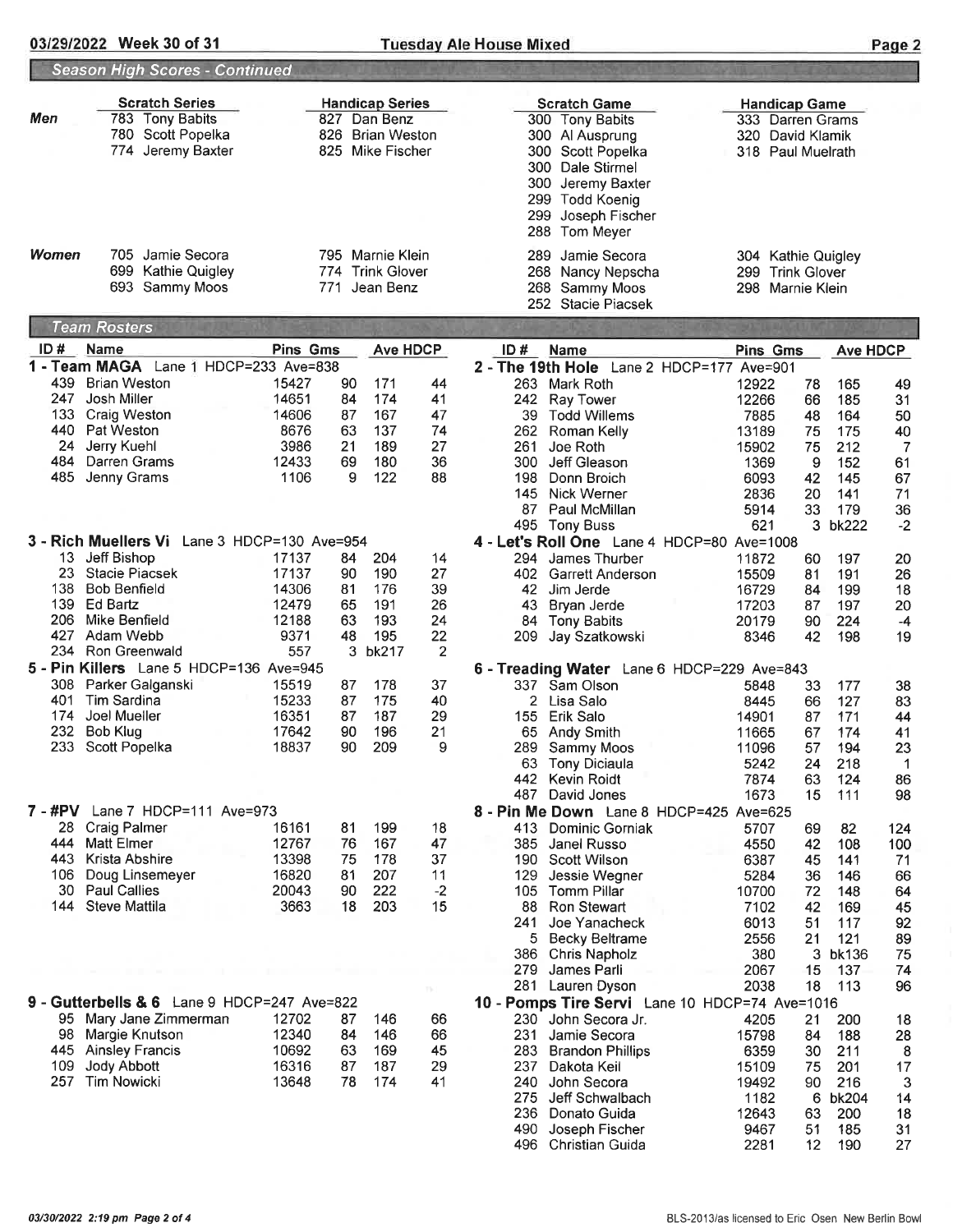| 03/29/2022 Week 30 of 31                                        |                 |          |                 |           | <b>Tuesday Ale House Mixed</b>                             |                |          |                 | Page 3     |
|-----------------------------------------------------------------|-----------------|----------|-----------------|-----------|------------------------------------------------------------|----------------|----------|-----------------|------------|
| ID#<br>Name                                                     | <b>Pins Gms</b> |          | <b>Ave HDCP</b> |           | ID#<br><b>Name</b>                                         | Pins Gms       |          | <b>Ave HDCP</b> |            |
| 11 - Team 11 Lane 11 HDCP=150 Ave=932                           |                 |          |                 |           | 12 - Munson, Roy E. Lane 12 HDCP=185 Ave=892               |                |          |                 |            |
| 9<br><b>Bill Hensiak</b>                                        | 17023           | 87       | 195             | 22        | 136 Joe Balke                                              | 13181          | 87       | 151             | 62         |
| 323<br>Ryan Hensiak                                             | 16220           | 90       | 180             | 36        | 142 Casper Galliart                                        | 11075          | 63       | 175             | 40         |
| 171<br>Jeff Hensiak<br>8<br>Randy Rosenmertel                   | 15949<br>15359  | 87<br>84 | 183<br>182      | 33<br>34  | 140<br>Joel Pogacar<br>141<br>Lucas Bourassa               | 15480<br>16393 | 90<br>87 | 172<br>188      | 43<br>28   |
| Dan Hensiak                                                     | 15584           | 81       | 192             | 25        | 224<br>Randy Bourassa                                      | 13016          | 63       | 206             | 12         |
| 97<br>Joe Azzolina                                              | 2440            | 12       | 203             | 15        | 486<br>Jamie Wahl                                          | 3961           | 21       | 188             | 28         |
| 498<br>Tom Schalk                                               | 1014            | 6        | 169             | 45        | 285<br><b>Andrew Smith</b>                                 | 1675           | 9        | 186             | 30         |
|                                                                 |                 |          |                 |           | 491<br><b>Rick Blaine</b>                                  | 4403           | 27       | 163             | 51         |
| 13 - Cleveland Pub Lane 13 HDCP=182 Ave=896                     |                 |          |                 |           | 14 - Sic Em On a Chic<br>Lane 14 HDCP=217 Ave=856          |                |          |                 |            |
| <b>Todd Koenig</b><br>78.                                       | 15770           | 78       | 202             | 16        | 50<br>Marnie Klein                                         | 9102           | 54       | 168             | 46         |
| 104<br>John Graf                                                | 15318           | 90       | 170             | 45        | 246<br>Dean Goehrig                                        | 4126           | 36       | 114             | 95         |
| 153.<br>Louie Migliaccio<br>79<br>Patrick Budziszek             | 12884<br>8267   | 87<br>51 | 148<br>162      | 64<br>52  | 182<br><b>Shane Martin</b>                                 | 11096<br>15321 | 60<br>81 | 184<br>189      | 32<br>27   |
| 77<br>James Ratajewski                                          | 19285           | 90       | 214             | 5         | Nancy Nepscha<br>110<br>321<br>Scott Ratzburg              | 16891          | 84       | 201             | 17         |
| <b>Ben Servidas</b><br>245                                      | 4613            | 27       | 170             | 45        | 481<br>Nic Kulinski                                        | 5493           | 30       | 183             | 33         |
| 243<br>Ray Mattson                                              | 4558            | 24       | 189             | 27        | 67<br>Pat Walker                                           | 1891           | 12       | 157             | 56         |
|                                                                 |                 |          |                 |           | 121<br><b>Cornelius Holt</b>                               | 5402           | 33       | 163             | 51         |
|                                                                 |                 |          |                 |           | 193<br>Kim Gregg                                           | 3293           | 18       | 182             | 34         |
|                                                                 |                 |          |                 |           | 44<br>Dawn O'Connor                                        | 2223           | 15       | 148             | 64         |
|                                                                 |                 |          |                 |           | 500<br>Greg Walker                                         | 2686           | 15       | 179             | 36         |
| 15 - Low Expectations Lane 15 HDCP=137 Ave=945                  |                 |          |                 |           | 16 - Joanies Pinheads Lane 16 HDCP=376 Ave=680             |                |          |                 |            |
| 250 Alex Igielski<br>251<br>Parker Wilson                       | 15016<br>12387  | 78       | 192<br>147      | 25<br>65  | 90 Lea Salter<br>92<br>Kris Hull                           | 11877          | 81       | 146             | 66         |
| 188<br>David Klamik                                             | 15782           | 84<br>84 | 187             | 29        | 259<br>Nancy Wanta                                         | 11330<br>7639  | 87<br>66 | 130<br>115      | 81<br>94   |
| 252<br>Kyle Stirmel                                             | 18142           | 90       | 201             | 17        | 93<br>Joanie Krause                                        | 11267          | 90       | 125             | 85         |
| 352<br>Dale Stirmel                                             | 19668           | 90       | 218             | 1         | 91<br><b>Trink Glover</b>                                  | 14315          | 87       | 164             | 50         |
| 499<br>Justin Klamik                                            | 1733            | 9        | 192             | 25        |                                                            |                |          |                 |            |
| Lane 17 HDCP=176 Ave=902<br>17 - The Expendables                |                 |          |                 |           | 18 - Winters Coming Lane 18 HDCP=89 Ave=999                |                |          |                 |            |
| 29.<br>Dave Baldwin                                             | 18559           | 90       | 206             | 12        | <b>Bob Laverdure</b><br>447.                               | 13150          | 72       | 182             | 34         |
| 235<br>Kim Jalalian                                             | 13165           | 84       | 156             | 57        | 181<br>Al Ausprung                                         | 11495          | 57       | 201             | 17         |
| 178<br><b>Bradley Hensiak</b>                                   | 15669           | 90       | 174             | 41        | 49<br>Dave Lensinger                                       | 18199          | 90       | 202             | 16         |
| 446<br>Mike Spack<br>48<br>Paul Hensiak                         | 14485<br>18603  | 90<br>90 | 160<br>206      | 54<br>12  | 54<br>Jake Majala                                          | 11869          | 55       | 215             | 4          |
|                                                                 |                 |          |                 |           | 83<br><b>Grant Lensinger</b><br>55<br>Alex Winter          | 16183<br>6005  | 81<br>27 | 199<br>222      | 18<br>$-2$ |
|                                                                 |                 |          |                 |           | 501<br>Ryan Kohlmeyer                                      | 3408           | 15       | 227             | $-7$       |
|                                                                 |                 |          |                 |           | 502<br>Robb Dlugi                                          | 1252           | 6        | bk221           | $-1$       |
|                                                                 |                 |          |                 |           | 503 Dan Mattice                                            | 1084           | 6.       | bk209           | 9          |
| 19 - The Boys Lane 19 HDCP=153 Ave=928                          |                 |          |                 |           | 20 - Clifford's Supper Club Lane 20 HDCP=228 Ave=844       |                |          |                 |            |
| 448 Brandon Desjardin                                           | 14957           | 84       | 178             | 37        | 410<br>Doug Boswein                                        | 7434           | 47       | 158             | 55         |
| 449 Larry Brabson                                               | 13244           | 87       | 152             | 61        | 73 Scott Boswein                                           | 5174           | 33       | 156             | 57         |
| 450 Evan Wolf<br>451<br>Tom Meyer                               | 15481<br>18090  | 90<br>84 | 172<br>215      | 43<br>4   | 483 Scott Philipps<br>380<br>Bruce Jacobson                | 3548<br>10807  | 21<br>63 | 168<br>171      | 46         |
| 452<br>Mason Petrin                                             | 18408           | 87       | 211             | 8         | 381<br>Mark Kisley                                         | 11460          | 60       | 191             | 44<br>26   |
| 497<br>Kyle Senft                                               | 1186            |          | 6 bk200         | 18        | 377 Al Beebe                                               | 13256          | 72       | 184             | 32         |
|                                                                 |                 |          |                 |           | 421<br>Gary Jacobson                                       | 5033           | 33       | 152             | 61         |
|                                                                 |                 |          |                 |           | 418<br><b>Gary Heller</b>                                  | 5918           | 42       | 140             | 72         |
|                                                                 |                 |          |                 |           | 379<br><b>Brian Kisley</b>                                 | 1897           | 12       | 158             | 55         |
|                                                                 |                 |          |                 |           | 96 Andrew Sommer                                           | 4401           | 21       | 209             | 9          |
|                                                                 |                 |          |                 |           | 494<br>Steven Boswein                                      | 474            | 3        | 158             | 55         |
| 21 - Matty's Bar Lane 21 HDCP=114 Ave=973<br>314 Kathie Quigley | 16808           | 84       | 200             | 18        | 22 - Hot Rods Lane 22 HDCP=173 Ave=905<br>453 Mike Fischer | 16159          |          |                 |            |
| 6 Frank Rozman                                                  | 13775           | 72       | 191             | 26        | 454 Tom Yopes                                              | 12317          | 84<br>81 | 192<br>152      | 25<br>61   |
| 317<br>Steve Nowakowski                                         | 13077           | 72       | 181             | 35        | 455<br>Jim Leichtle                                        | 11156          | 66       | 169             | 45         |
| 319 Mark Dolezar                                                | 15100           | 75       | 201             | 17        | Mario Macareno<br>456                                      | 5640           | 30       | 188             | 28         |
| 348 Jody Nielsen                                                | 7226            | 36       | 200             | 18        | <b>Tom Fischer</b><br>457                                  | 15969          | 78       | 204             | 14         |
| 315 Ed Belter                                                   | 14588           | 78       | 187             | 29        | 458 AJ Kowalski                                            | 0              | 0        | bk207           | 11         |
| 318 Greg Isley                                                  | 2609            | 14       | 186             | 30        | 459<br>Ken Kowalski                                        | 10794          | 63       | 171             | 44         |
| 488.<br>Jennifer Mueller                                        | 1455            | 9        | 161             | 53        | 504 Dennis Abshire                                         | 5621           | 30       | 187             | 29         |
| 493 Peter Van Aaken                                             | 613             |          | 3 bk209         | 9         |                                                            |                |          |                 |            |
| 23 - Oddballs Lane 23 HDCP=484 Ave=560                          |                 |          |                 |           | 24 - Rather Be Golfing Lane 24 HDCP=114 Ave=970            |                |          |                 |            |
| 460 .<br><b>Erica Rosales</b><br>505<br>Janaya Anderson         | 9678<br>1947    | 73<br>18 | 132<br>108      | 79<br>100 | 465 Dan Mies<br>466 Paul Muelrath                          | 16829<br>15964 | 90<br>81 | 186<br>197      | 30<br>20   |
| 462<br>Jessica Rupinski                                         | 9710            | 90       | 107             | 101       | 482<br>Eric Larsen                                         | 15508          | 78       | 198             | 19         |
| 463<br>Cassie Wenger                                            | 9810            | 87       | 112             | 97        | 468 -<br><b>Ron Oleson</b>                                 | 15612          | 84       | 185             | 31         |
| 464<br>Staci Quam                                               | 9160            | 90       | 101             | 107       | Jeremy Baxter<br>467                                       | 18417          | 90       | 204             | 14         |
| Lori Burish<br>461                                              | 4194            | 48       | 87              | 119       | Kyle Kocinski<br>469.                                      | 544            | 3        | 181             | 35         |